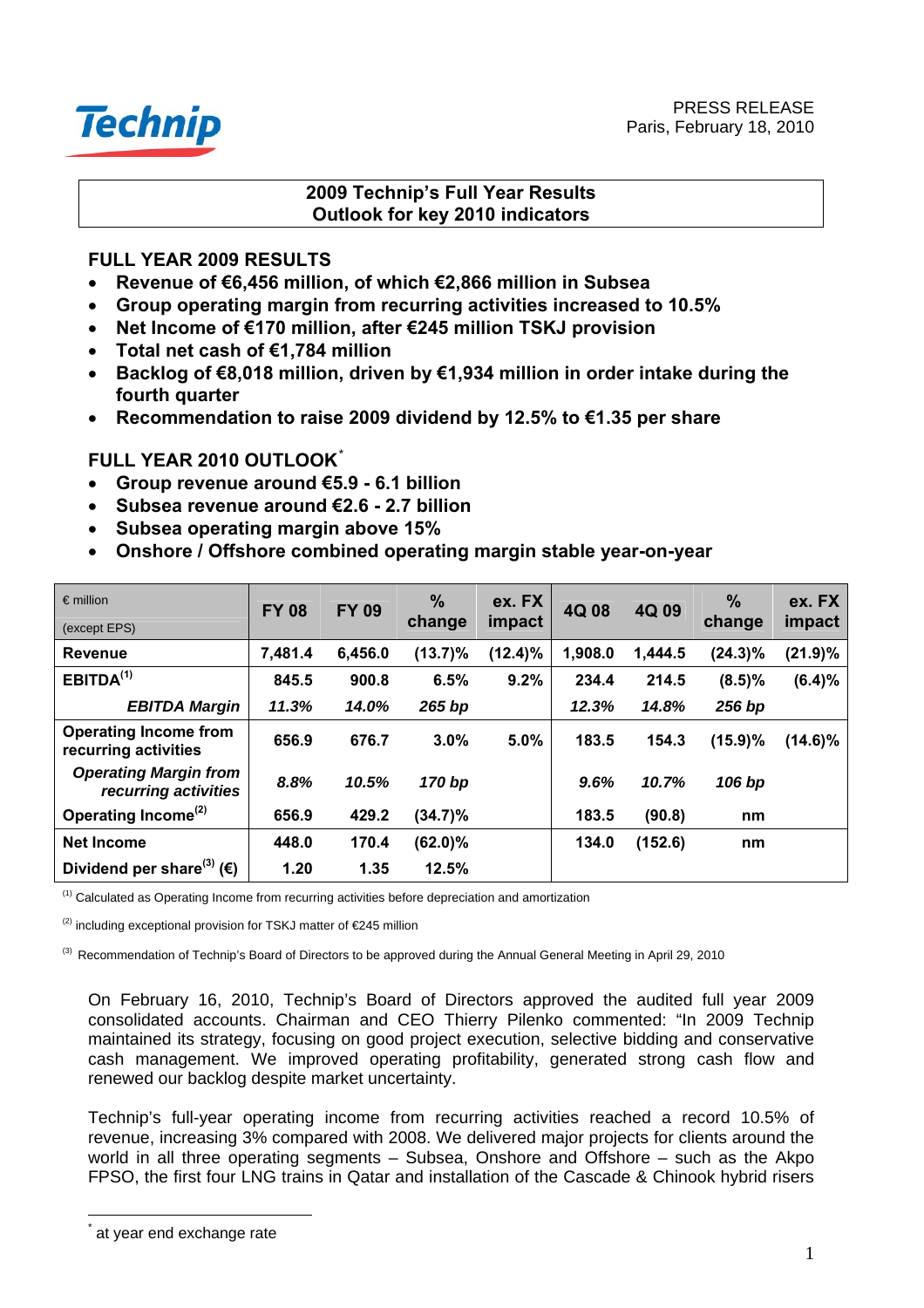in the Gulf of Mexico. Thanks in part to our improved profitability, we ended the year with €1.78 billion of net cash on our balance sheet.

New contract wins expanded our backlog to €8 billion at year-end 2009. Key contracts included the Jubail refinery in Saudi Arabia; the Jubilee and Goliat subsea contracts in Ghana and Norway respectively; offshore platforms for Petrobras in Brazil and the frame agreement for floating LNG with Shell.

Given this performance, the Board of Directors recommends a 12.5% increase in our dividend to €1.35 per share.

Looking forward, the key drivers of our business environment have not changed significantly over the past few months.

Bidding activity has held up well in 2009 and early 2010, as stronger oil prices and lower projects costs have encouraged our customers to assess their project portfolio. Yet we have observed delays in final investments decisions, resulting in a low conversion rate of bids and continuous pricing pressure on our industry.

However, projects cannot be postponed indefinitely. In the period 2007 - 09, the scarcity of final investment decisions was the consequence of high costs and limited resources early in the period and the economic crisis in the latter part. For 2010 and beyond, while uncertainty persists for hydrocarbon demand, reserves and production issues will emerge at some stage, particularly for oil. Assuming relative stability in oil prices and greater certainty on overall project costs, final investment decisions could pick up during the second half of this year.

Upstream, declining production at more mature oilfields will have to be offset by resources that are increasingly located in frontier areas and require technological innovation, greater risks and possibly extended project execution phases. Downstream, we see an accelerating geographical shift as the industry reduces refining and petrochemical capacity in the developed countries while building more modern and efficient plants closer to resources (Middle East, Latin America) and end-markets (Asia).

We draw a distinction between markets where projects will depend on nearer-term movements in hydrocarbon prices or other factors, and those with strategic growth.

The North Sea market may rebound, with smaller operators more confident in their cash flows and credit access. In West Africa, Nigerian activity and bidding will continue to be affected by political uncertainties, while Angola could sanction a few projects in 2010. Onshore North America may see some renewed interest in the Canadian oil sands projects, while US downstream markets will remain depressed by overcapacity, particularly in refining.

By contrast, deepwater Gulf of Mexico activity should remain robust. Sustained activity is expected in Brazil, with a huge build-up of operational assets needed in particular for the presalt developments. Logistics and local fabrication will be key in this market. The Middle East will continue to be strong in the UAE, Saudi Arabia and, to a lesser extent, Qatar. These countries are building up large downstream infrastructures to increase the value of their gas and petroleum products. Iraq will not be a significant market in the short term but represents a significant upside in conventional developments as soon as the security situation improves. Asia-Pacific will be dominated by gas projects of all sizes, led by Australia with new LNG projects.

Technip is positioned to capitalize on these geographic and segment trends. Technip can differentiate itself through strategic investments, local empowerment, and technology: three attributes capable of generating profitable growth in all our segments.

First, we will continue to implement plans to expand our global fleet, increase our manufacturing capacity (Asia, Angola) and improve logistics (Brazil).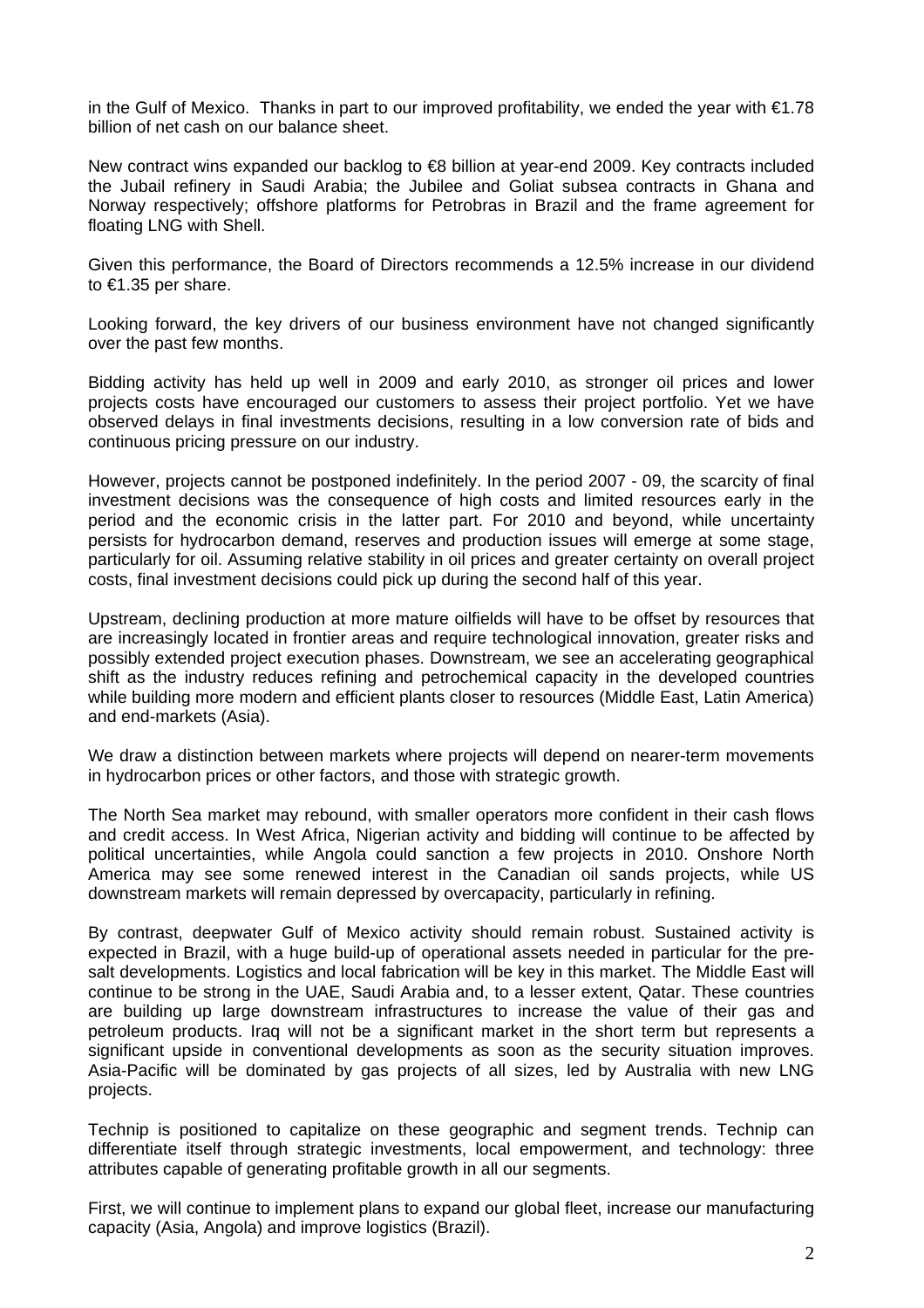Second, we will leverage our regional organizations to increase our local presence, reduce costs and capture complex global projects that require strong global coordination - a key capability for both international operators and national companies that operate abroad.

Third, we will focus on technological differentiation with offerings such as deepwater, floating LNG and heavy oil refining.

We enter 2010 with a good degree of visibility as a result of our management priorities over the last three years, such as the management of legacy issues, including the TSKJ matter. We have a solid, recently acquired €8 billion backlog balanced between business segments and locations, and a strong balance sheet.

We target 2010 revenues in the  $65.9$  - 6.1 billion range, at year end exchange rates, with Subsea revenues of €2.6-2.7 billion. We target a Subsea operating margin above 15%, and Onshore/Offshore combined operating margin stable year-on-year.

Accordingly, Technip can focus greater attention in 2010 on positioning its business for longterm profitable growth worldwide."

# **I. FOURTH QUARTER 2009 REPORT**

### **1. Operational Highlights**

**Subsea** business segment's excellent operational execution continued. Main events were:

- Yme redevelopment project in the North Sea for Talisman was successfully completed,
- Free Standing Hybrid Risers were successfully installed for the Cascade & Chinook project in the Gulf of Mexico,
- Flexible pipe from France, welded rigid pipe from the USA, PLET from Finland and the Deep Blue have all arrived in Ghana in preparation for offshore operations on Jubilee field,
- Procurement and fabrication continued on Pazflor and Block 31 projects in Angola,
- Preparation for offshore operations for the Tupi gas export pipeline in Brazil continued,
- Vessel utilization rate was 81% during fourth quarter 2009 compared to 78% a year ago,
- Continued good activity at flexible pipe production units,
- Additional cost reduction initiatives launched, notably to improve fleet efficiency,
- Initial results from ultra-deep offshore tests of 7", 9" and 11" flexible pipe for sweet and sour service were successful.

**Offshore** business segment's main events were:

- Commissioning progressed well on the P-51 semi-submersible platform in Brazil and systems' transfer to Petrobras are ongoing,
- Construction progressed on the P-56 semi-submersible platform in Brazil.

**Onshore** business segment's main events were:

- In Qatar:
	- o Rasgas 3 Train 7 handed over to client for commissioning,
	- o QatarGas 3&4 Train 6 and 7: construction continued and pre-commissioning is on going,
- Successful completion of the onshore part of the Kupe project in New Zealand with completion of "Ready for Start Up" in December,
- Saudi Arabian Khursaniyah gas plant Train 1 reached mechanical completion and is operating at full capacity, while pre-commissioning is on-going on Train 2,
- Performance tests progressed well at Dung Quat refinery in Vietnam,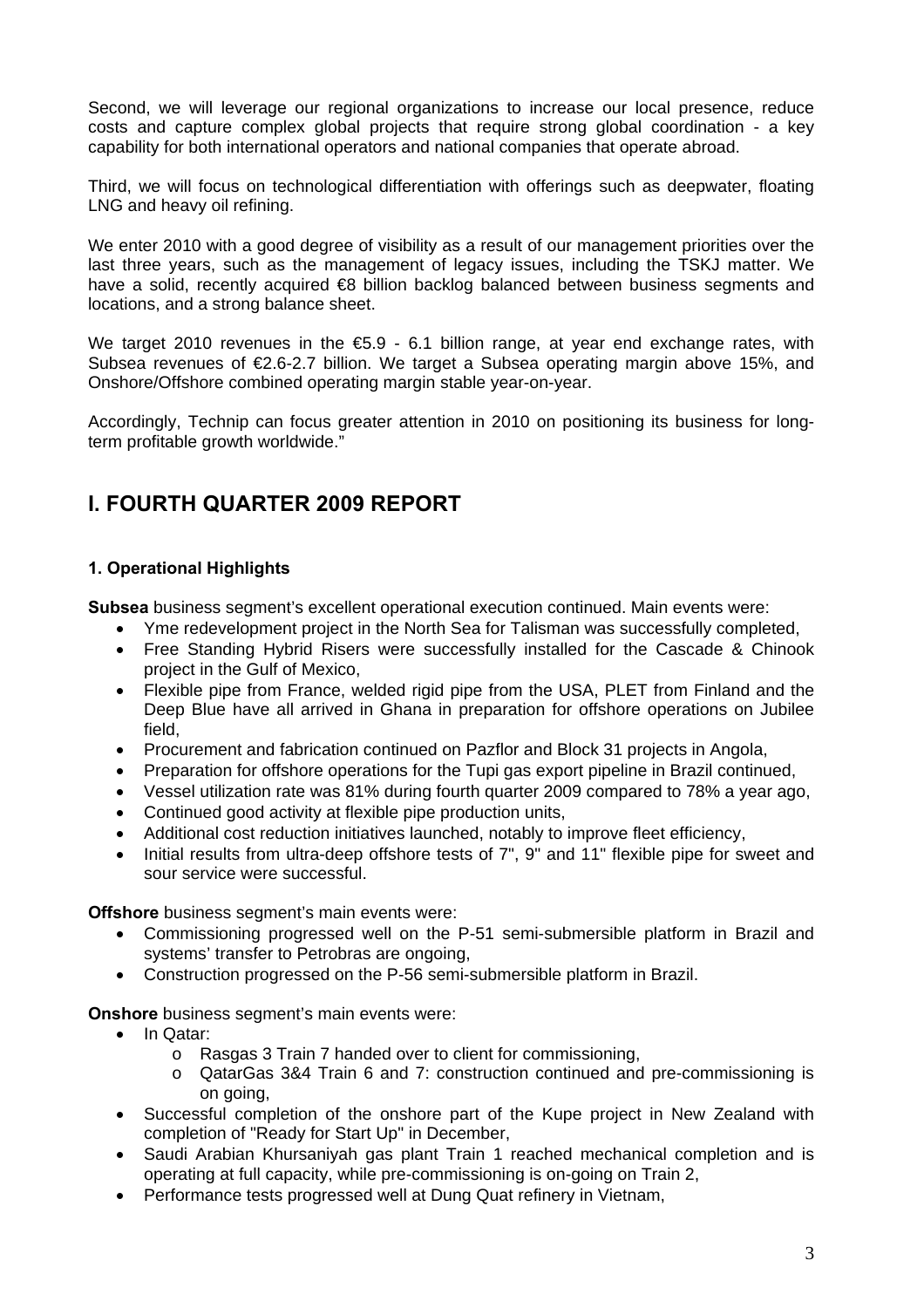- Construction continued to progress well on the Gdansk refinery for Grupa Lotos in Poland and pre-commissioning started,
- Construction nearly completed and commissioning is on-going on OAG modules, Dàs Island in the United Arab Emirates,
- Basic engineering is nearly completed while detailed engineering started on Yinchuan, Ningxia LNG in China,
- Construction activities on the biodiesel plants for Neste Oil in Rotterdam and Singapore progressed well.

#### **2. Order intake and Backlog**

During fourth quarter 2009, Technip's **order intake** was €1,934 million compared to €1,203 million in fourth quarter 2008.

The breakdown by business segment for fourth quarter was as follows:

| $\epsilon$ million |       | 4Q 08 | 4Q 09 |       |
|--------------------|-------|-------|-------|-------|
| Subsea             | 630.7 | 52.4% | 879.3 | 45.5% |
| <b>Offshore</b>    | 198.7 | 16.5% | 123.3 | 6.4%  |
| Onshore            | 373.7 | 31.1% | 931.4 | 48.1% |

**Subsea** order intake included the supply and installation of the infield pipeline system for the Goliat project for ENI in Norway, part of the Jubilee project in Ghana, the Äseng project for Noble Energy offshore Equatorial Guinea, West Delta Deep Marine (WDDM) Phase VII development project for Burullus in Egypt and the Cossack (CWLH) redevelopment project in Western Australia.

**Offshore** order intake included the Wheatstone FEED for Chevron Texaco in Australia, a Floating LNG engineering contract for Petrobras in Brazil as well as several small and mediumsized projects in North America and Asia-Pacific.

**Onshore** order intake included the Asab 3 project signed with GASCO in Abu Dhabi, a significant engineering and procurement extension to an existing FEED project in Europe as well as several small and medium-sized projects including in India.

Listed in annex II (d) are the main contracts announced during fourth quarter 2009 and their approximate value if publicly disclosed.

At the end of fourth quarter 2009 Technip's **backlog** was €8,018 million, compared to €7,541 million at the end of third quarter 2009 and €7,208 million at the end of fourth quarter 2008.

The backlog breakdown by business segment is as follows:

| $\epsilon$ million |         | December 31, 2008 | December 31, 2009 |         |  |
|--------------------|---------|-------------------|-------------------|---------|--|
| Subsea             | 3,495.9 | 48.5%             | 3,053.0           | 38.1%   |  |
| <b>Offshore</b>    | 461.1   | 6.4%              | 467.9             | $5.8\%$ |  |
| <b>Onshore</b>     | 3,251.4 | 45.1%             | 4,497.4           | 56.1%   |  |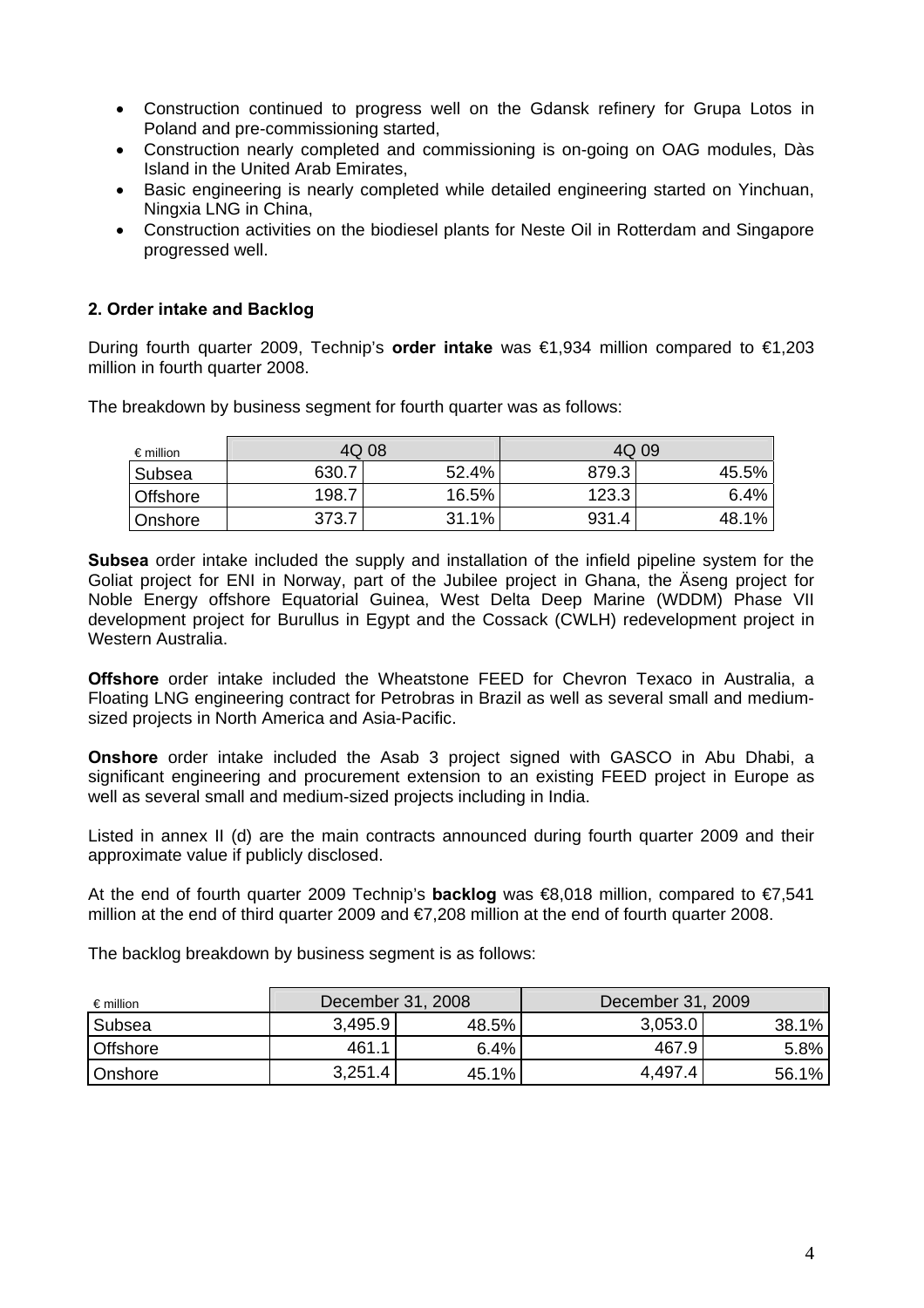Approximately 56% of the backlog is expected to be scheduled in 2010. The backlog estimated schedule breakdown by business segment is as follows:

|                    | December 31, 2009 Backlog Estimated Scheduling |                 |                |              |  |  |  |
|--------------------|------------------------------------------------|-----------------|----------------|--------------|--|--|--|
| $\epsilon$ million | <b>SUBSEA</b>                                  | <b>OFFSHORE</b> | <b>ONSHORE</b> | <b>GROUP</b> |  |  |  |
| 2010               | 2,156.6                                        | 341.7           | 2,002.4        | 4,500.7      |  |  |  |
| 2011               | 725.9                                          | 126.2           | 1,681.5        | 2,533.6      |  |  |  |
| 2012 and Beyond    | 170.5                                          |                 | 813.5          | 984.0        |  |  |  |
| <b>TOTAL</b>       | 3,053.0                                        | 467.9           | 4,497.4        | 8,018.3      |  |  |  |

#### **3. Capital expenditures**

Capital expenditure for fourth quarter 2009 was at €129 million compared to €145 million a year ago.

#### **4. Other**

As previously disclosed in its public filings, Technip has been cooperating with the United States Securities and Exchange Commission ("SEC") and the United States Department of Justice ("DOJ") in the ongoing investigations involving the joint venture company TSKJ, of which Technip has a 25% share, in relation to events which occurred between 1994 and 2004. Technip and the SEC and DOJ have discussed a resolution of all potential claims against the company arising from the investigation. While these discussions have not concluded, Technip will record an exceptional charge of €245 million in the fourth quarter 2009 reflecting the estimated costs of resolution based on the current status of the ongoing discussions.

It is important to note that not all matters in resolution of the investigation have been finalized, and Technip expects some additional weeks of discussion; there can be no assurance that the potential resolution will proceed as described. Other than the above remarks, there have been no other changes in the TSKJ matter and Technip will make no further comment on the investigation.

## **II. FOURTH QUARTER 2009 FINANCIAL RESULTS**

#### **1. Revenue**

| $\epsilon$ million | 4Q 08   | 4Q 09   | % change   |
|--------------------|---------|---------|------------|
| Subsea             | 747.5   | 656.4   | $(12.2)\%$ |
| Offshore           | 193.8   | 134.7   | $(30.5)\%$ |
| Onshore            | 966.7   | 653.4   | $(32.4)\%$ |
| Corporate          | ۰       |         |            |
| <b>Total</b>       | 1,908.0 | 1,444.5 | $(24.3)\%$ |

- **Subsea's** major revenue contributors included projects such as Cascade & Chinook in the Gulf of Mexico, Pazflor in Angola and Jubilee in Ghana.
- **Offshore's** revenue included the P-56 semi-submersible platform in Brazil and numerous smaller on-going contracts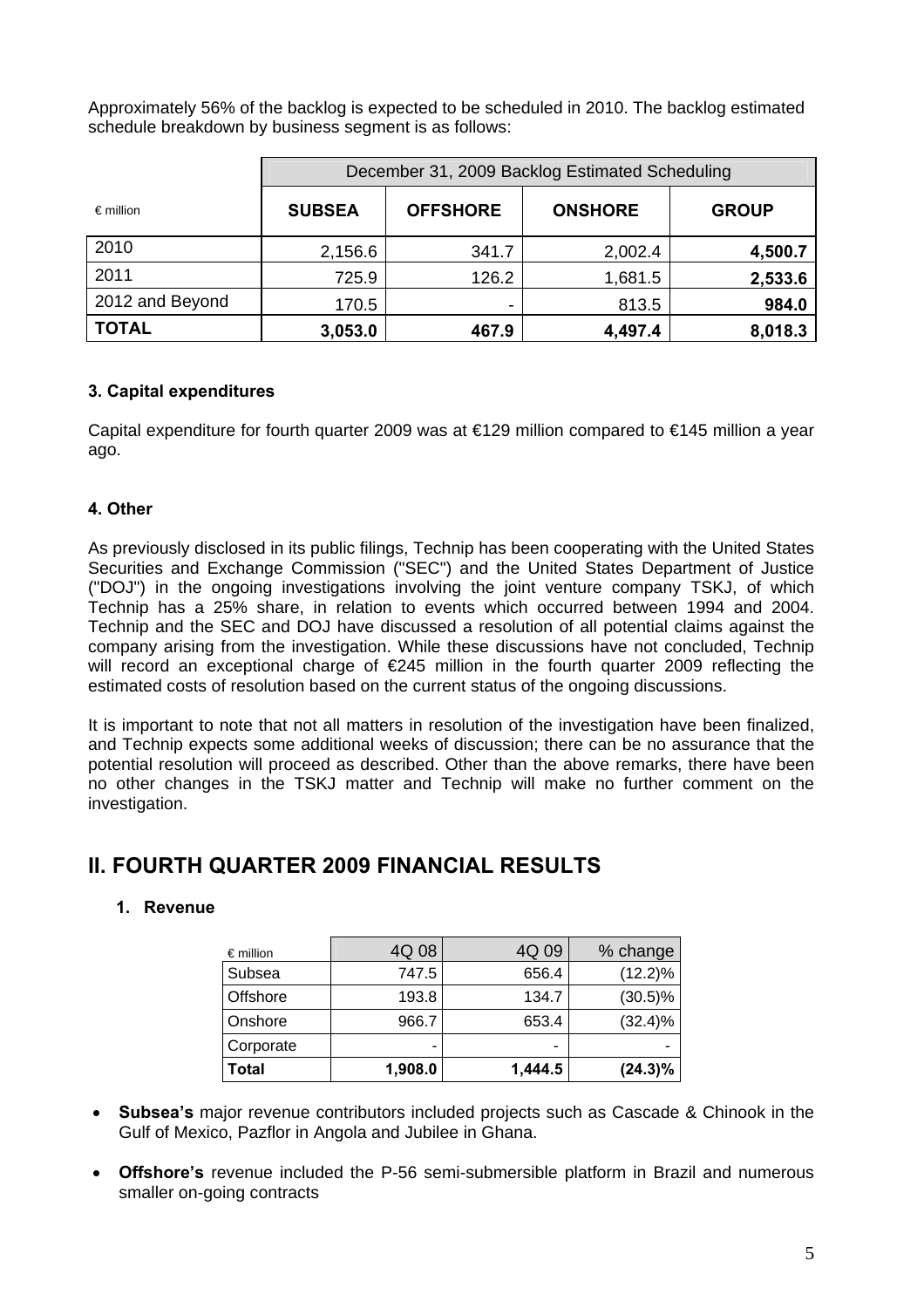• **Onshore's** major revenue contributors included the LNG projects in Qatar where key milestones were achieved as well as the Jubail refinery in Saudi Arabia, Transco Fujairah pipeline project in the United Arab Emirates and the Grupa Lotos refinery in Poland.

Foreign exchange had a negative impact of €45 million on fourth quarter 2009 Group revenue.

| $\epsilon$ million | 4Q 08  | 4Q 09  | % change   |
|--------------------|--------|--------|------------|
| Subsea             | 145.2  | 119.1  | $(18.0)\%$ |
| Offshore           | 11.5   | 5.5    | $(52.2)\%$ |
| Onshore            | 45.1   | 46.5   | 3.1%       |
| Corporate          | (18.3) | (16.8) | (8.2)%     |
| Total              | 183.5  | 154.3  | (15.9)%    |

## **2. Operating Income from Recurring Activities**

Subsea EBITDA margin was 25.1% versus 24.4% for the same quarter last year and operating margin was 18.1% versus 19.4% for the same quarter last year.

The combined operating margin from recurring operations for Onshore/Offshore was 6.6% compared to 4.9% a year ago.

Financial income on projects accounted as revenue amounted to  $\epsilon$ 5 million during fourth quarter 2009 compared to €3 million in fourth quarter 2008.

Foreign exchange had a negative impact of  $E$  million on fourth quarter 2009 Group operating income from recurring activities.

#### **3. Operating Income**

Operating income in the fourth quarter 2009 was a loss of €91 million compared to a profit of €184 million for the same quarter in 2008. Operating income in the fourth quarter 2009 was reduced by the €245 million provision for the TSKJ matter.

#### **4. Net Income**

| $\epsilon$ million            | 4Q 08  | 4Q 09   | % change   |
|-------------------------------|--------|---------|------------|
| Operating Income              | 183.5  | (90.8)  | nm         |
| <b>Financial result</b>       | 12.8   | (11.1)  | nm         |
| Income from equity affiliates | 0.3    | 2.2     | 7.3x       |
| Income tax                    | (59.0) | (51.7)  | $(12.4)\%$ |
| <b>Minority Interests</b>     | (3.6)  | (1.2)   | 0.3x       |
| <b>Net income</b>             | 134.0  | (152.6) | nm         |

**Financial charges** for fourth quarter 2009 reflect lower interest income compared to fourth quarter 2008, which also had a positive currency impact of €27 million.

The average number of shares during the period on a diluted basis is calculated as per IFRS. For fourth quarter 2009 the number of shares stood at 107,991,786 versus 106,028,855 for the same quarter in 2008.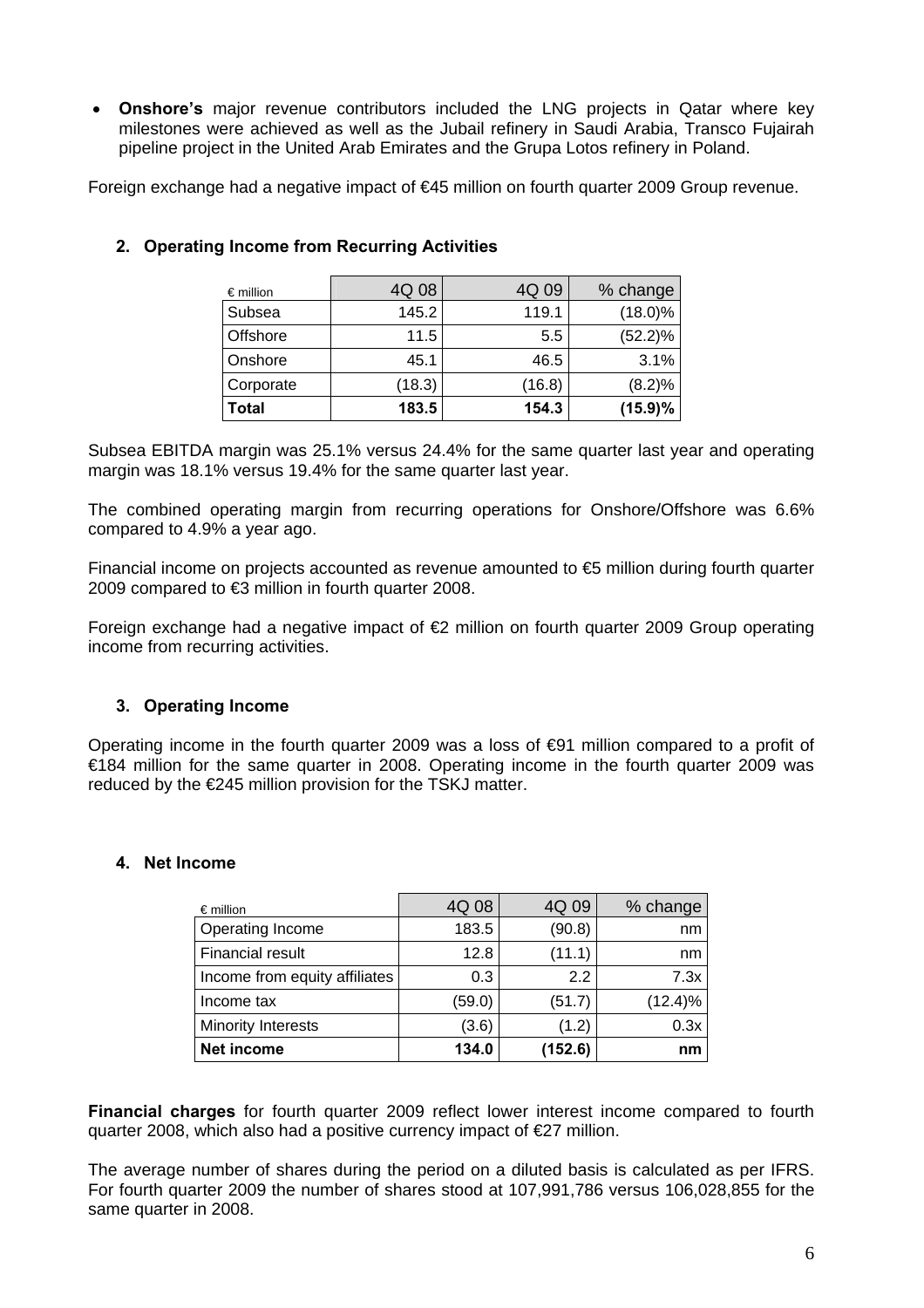## **5. Cash and Balance Sheet**

| $\epsilon$ million                                                                                                                        |                           |
|-------------------------------------------------------------------------------------------------------------------------------------------|---------------------------|
| Net cash as of September 30, 2009                                                                                                         | 1,675.9                   |
| Net cash from operating activities                                                                                                        | 175.4                     |
| of which:<br>Cash from operations<br>Provision for TSKJ matter<br>Change in Working capital including provision for<br><b>TSKJ</b> matter | 154.7<br>(245.0)<br>265.7 |
| Capex                                                                                                                                     | (128.8)                   |
| Others including currency                                                                                                                 | 61.1                      |
| Net cash as of December 31, 2009                                                                                                          | 1.783.6                   |

As of December 31, 2009, the Group's **net cash** position was ahead of expectations at €1,784 million compared to €1,676 million as of September 30, 2009.

During fourth quarter 2009, cash generated from operations<sup>[\\*](#page-6-0)</sup>, excluding the TSKJ provision, amounted to €155 million compared to €230 million for the same quarter 2008.

**Shareholders' equity** as of December 31, 2009 was €2,717 million compared to €2,804 million as of September 30, 2009, reflecting notably the impact of the TSKJ provision.

## **III. FULL YEAR 2009 FINANCIAL RESULTS**

## **1. Revenue**

 $\overline{a}$ 

Full year 2009 Group **revenue** was €6,456 million, a 13.7% decrease year-on-year. At constant currency revenue decreased 12.4% compared to last year. Exchange rate translation impacts were primarily due to the 12% depreciation of the GBP relative to the Euro.

- **Subsea** revenue was €2,866 million, up 6.6% compared to €2,689 million for last year.
- **Offshore** revenue was €565 million, down 18.7% compared to last year.
- **Onshore** revenue was €3,025 million, down 26.2% compared to €4,097 million in 2008.

## **2. Operating Income from Recurring Activities**

Full Year 2009 Group **operating income from recurring activities** was €677 million compared to €657 million a year ago. Foreign exchange had a negative impact of €13 million compared to full year 2008.

- **Subsea** operating income from recurring activities was €533 million in 2009, slightly up compared to full year 2008. EBITDA margin was at 25.2% versus 25.1% last year. The operating margin from recurring activities reached 18.6%, compared to 19.5% in 2008.
- **Offshore** operating income from recurring activities was €39 million, slightly up compared to full year 2008, a margin of 7.0% in 2009 compared to 5.6% a year ago.

<span id="page-6-0"></span><sup>\*</sup> TSKJ provision classified as current, negatively impacted cash generated from operations and positively impacted change in working capital in the fourth quarter 2009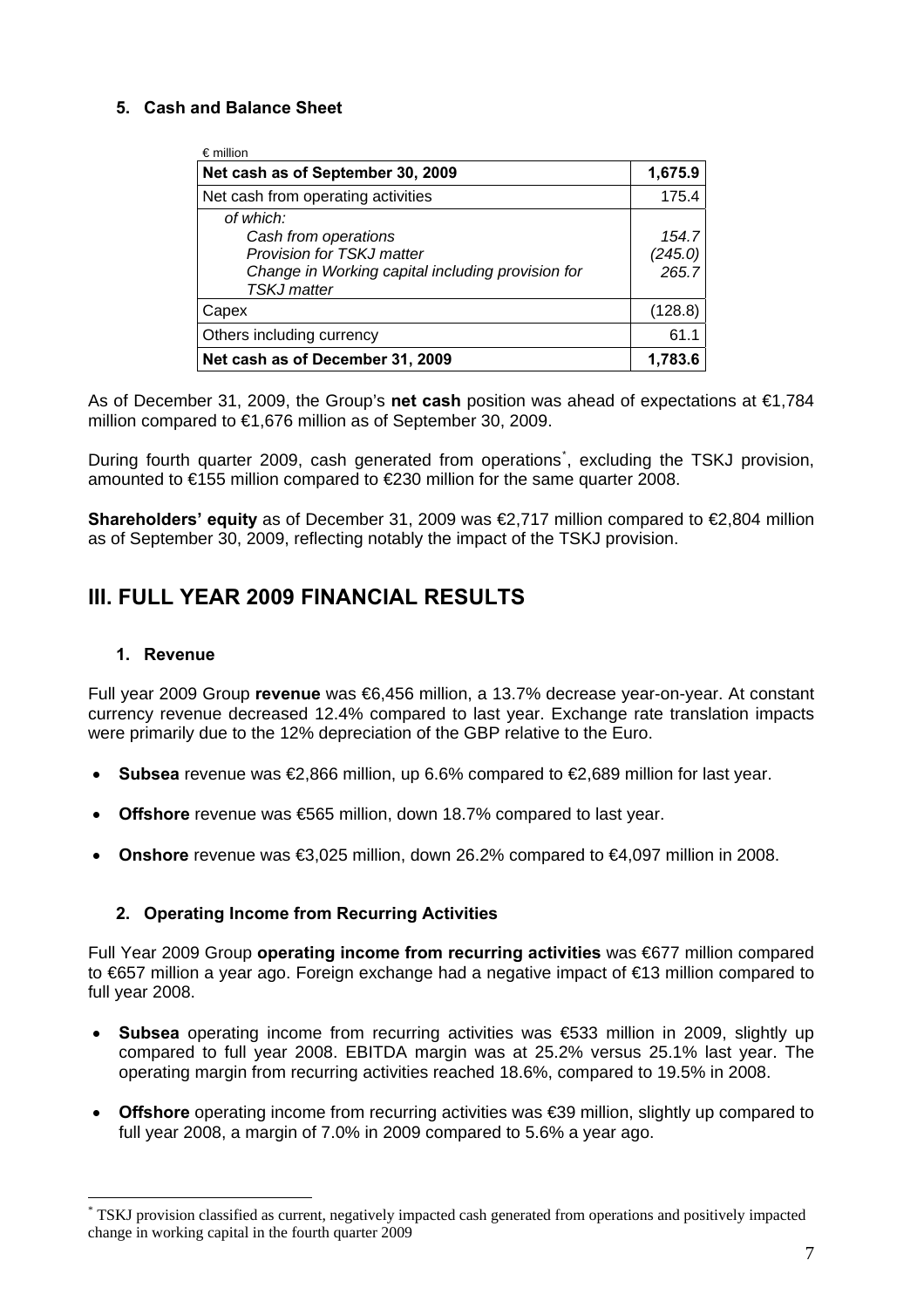• **Onshore** operating income from recurring activities in 2009 was €152 million, compared to €154 million a year ago. The associated margin was 5.0% in 2009 vs 3.8% in 2008.

The combined operating margin from recurring activities for Onshore/Offshore in 2009 was 5.3% compared to 4.0%

Financial income on projects accounted as revenue amounted to €25 million in 2009 versus €46 million a year ago.

#### **3. Income from Sale of Activities**

There was €3 million loss from the sale of activities in 2009.

#### **4. Operating Income**

Operating income, which was reduced by the  $\epsilon$ 245 million provision for TSKJ, was  $\epsilon$ 429 million in 2009 compared to €657 million in 2008.

#### **5. Net Results**

 $\overline{a}$ 

**Net financial charges** for 2009 were €61 million including a €39 million negative impact of foreign currency exchange rate variations.

**Income tax** was €195 million.

**Net income** was at €170 million, compared to €448 million in 2008.

#### **6. Cash and Balance Sheet**

As of December 31, 2009, the Group's **net cash** position was ahead of expectations at €1,784 million compared to €1,645 million as of December 31, 2008.

During 2009, cash generated from operations<sup>[\\*](#page-7-0)</sup>, excluding the TSKJ provision, amounted to €618 million compared to €682 million in 2008.

Net cash from operating activities amounted to €634 million in 2009 compared to €455 million in 2008.

**Diluted EPS** was €1.59 in 2009, compared to €4.25 one year ago, impacted by the TSKJ provision.

Average number of shares during 2009 on a diluted basis is calculated as per IFRS was 107,209,020 versus 105,325,760 shares in 2008.

<span id="page-7-0"></span><sup>\*</sup> TSKJ provision classified as current, negatively impacted cash generated from operations and positively impacted change in working capital in the fourth quarter 2009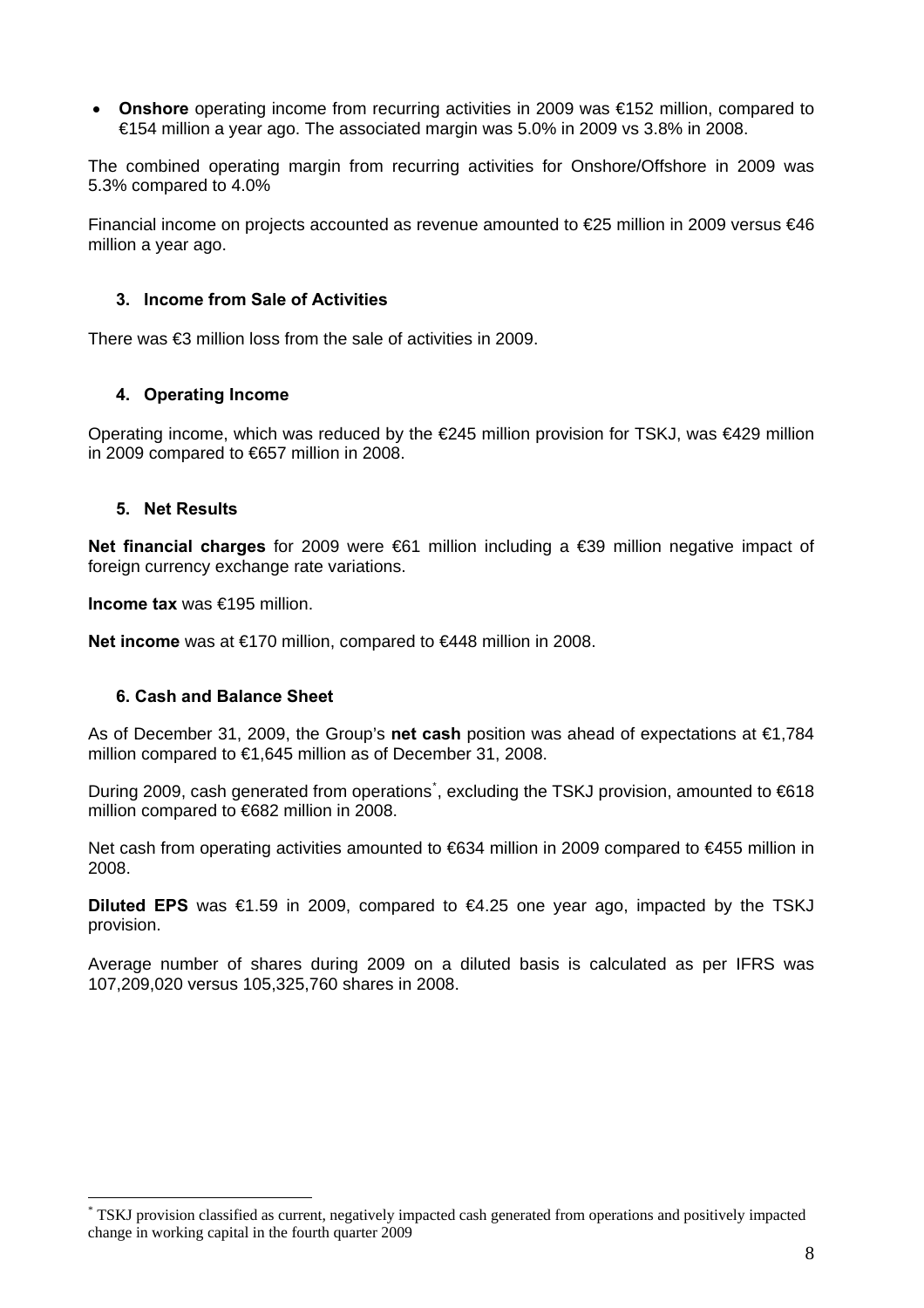# **IV. 2010 FULL YEAR OUTLOOK[\\*](#page-8-0)**

- **Group revenue around €5.9 6.1 billion**
- **Subsea revenue around €2.6 2.7 billion**
- **Subsea operating margin above 15%**
- **Onshore / Offshore combined operating margin stable year-on-year**

The information package on fourth quarter 2009 results includes this press release and the annexes which follow as well as the presentation published on Technip's web site: www.technip.com

 $\circ$   $\circ$ 

## **NOTICE**

Today, February 18, 2010 Thierry Pilenko, Chairman and CEO, along with CFO Julian Waldron, will comment on Technip's results and answer questions from the financial community during a conference call in English starting at 9:00 a.m. CET.

To participate in the conference call, you may call any of the following telephone numbers approximately 5 - 10 minutes prior to the scheduled start time:

| France / Continental Europe: | + 33 (0) 1 72 00 09 82 |
|------------------------------|------------------------|
| UK:                          | +44 (0) 203 367 9462   |

USA: + 1 866 907 5923

The conference call will also be available via a simultaneous, listen-only audio-cast on Technip's website.

A replay of this conference call will be available approximately two hours following the conference call for 90 days on the Technip's website and for two weeks at the following telephone numbers:

|                              | <b>Telephone Numbers</b> | <b>Confirmation Code</b> |
|------------------------------|--------------------------|--------------------------|
| France / Continental Europe: | $+33(0)172001500$        | 269311#                  |
| UK:                          | +44 (0) 203 367 9460     | 269311#                  |
| USA:                         | + 1 877 642 3018         | 269311#                  |

 $\overline{a}$ 

<span id="page-8-0"></span><sup>\*</sup> at year end exchange rate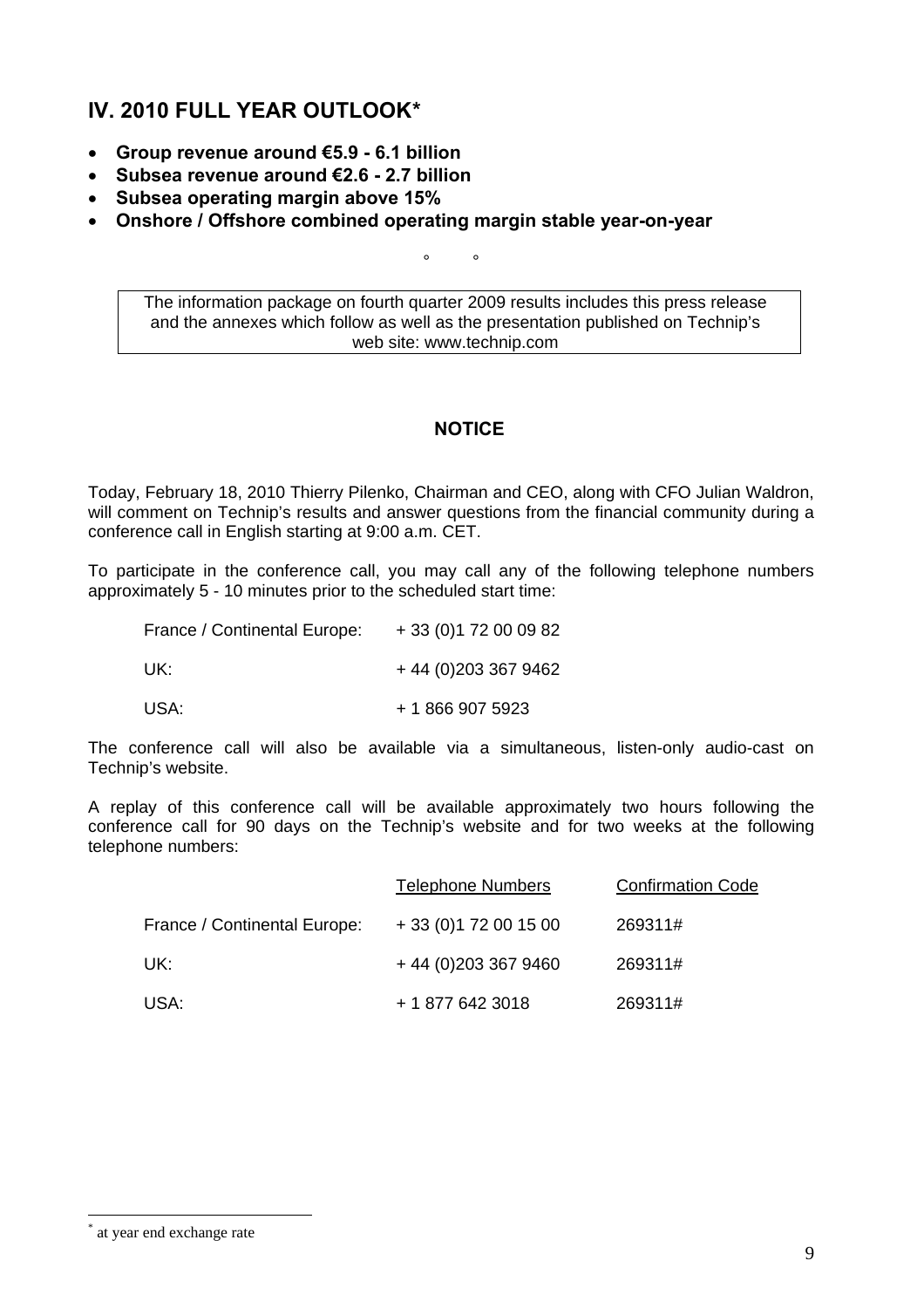#### **Cautionary note regarding forward-looking statements**

*This presentation contains both historical and forward-looking statements. These forwardlooking statements are not based on historical facts, but rather reflect our current expectations concerning future results and events and generally may be identified by the use of forwardlooking words such as "believe", "aim", "expect", "anticipate", "intend", "foresee", "likely", "should", "planned", "may", "estimates", "potential" or other similar words. Similarly, statements that describe our objectives, plans or goals are or may be forward-looking statements. These forward-looking statements involve known and unknown risks, uncertainties and other factors that may cause our actual results, performance or achievements to differ materially from the anticipated results, performance or achievements expressed or implied by these forward-looking statements. Risks that could cause actual results to differ materially from the results anticipated in the forward-looking statements include, among other things: our ability to successfully continue to originate and execute large services contracts, and construction and project risks generally; the level of production-related capital expenditure in the oil and gas industry as well as other industries; currency fluctuations; interest rate fluctuations; raw material (especially steel) as well as maritime freight price fluctuations; the timing of development of energy resources; armed conflict or political instability in the Arabian-Persian Gulf, Africa or other regions; the strength of competition; control of costs and expenses; the reduced availability of government-sponsored export financing; losses in one or more of our large contracts; U.S. legislation relating to investments in Iran or elsewhere where we seek to do business; changes in tax legislation, rules, regulation or enforcement; intensified price pressure by our competitors; severe weather conditions; our ability to successfully keep pace with technology changes; our ability to attract and retain qualified personnel; the evolution, interpretation and uniform application and enforcement of International Financial Reporting Standards (IFRS), according to which we prepare our financial statements as of January 1, 2005; political and social stability in developing countries; competition; supply chain bottlenecks; the ability of our subcontractors to attract skilled labor; the fact that our operations may cause the discharge of hazardous substances, leading to significant environmental remediation costs; our ability to manage and mitigate logistical challenges due to underdeveloped infrastructure in some countries where are performing projects.* 

*Some of these risk factors are set forth and discussed in more detail in our Annual Report. Should one of these known or unknown risks materialize, or should our underlying assumptions prove incorrect, our future results could be adversely affected, causing these results to differ materially from those expressed in our forward-looking statements. These factors are not necessarily all of the important factors that could cause our actual results to differ materially from those expressed in any of our forward-looking statements. Other unknown or unpredictable factors also could have material adverse effects on our future results. The forward-looking statements included in this release are made only as of the date of this release. We cannot*  assure you that projected results or events will be achieved. We do not intend, and do not *assume any obligation to update any industry information or forward-looking information set forth in this release to reflect subsequent events or circumstances.* 

*This presentation does not constitute an offer or invitation to purchase any securities of Technip in the United States or any other jurisdiction. Securities may not be offered or sold in the United States absent registration or an exemption from registration. The information contained in this presentation may not be relied upon in deciding whether or not to acquire Technip securities. This presentation is being furnished to you solely for your information, and it may not be reproduced, redistributed or published, directly or indirectly, in whole or in part, to any other person. Non-compliance with these restrictions may result in the violation of legal restrictions of the United States or of other jurisdictions.* 

*\*\*\*\**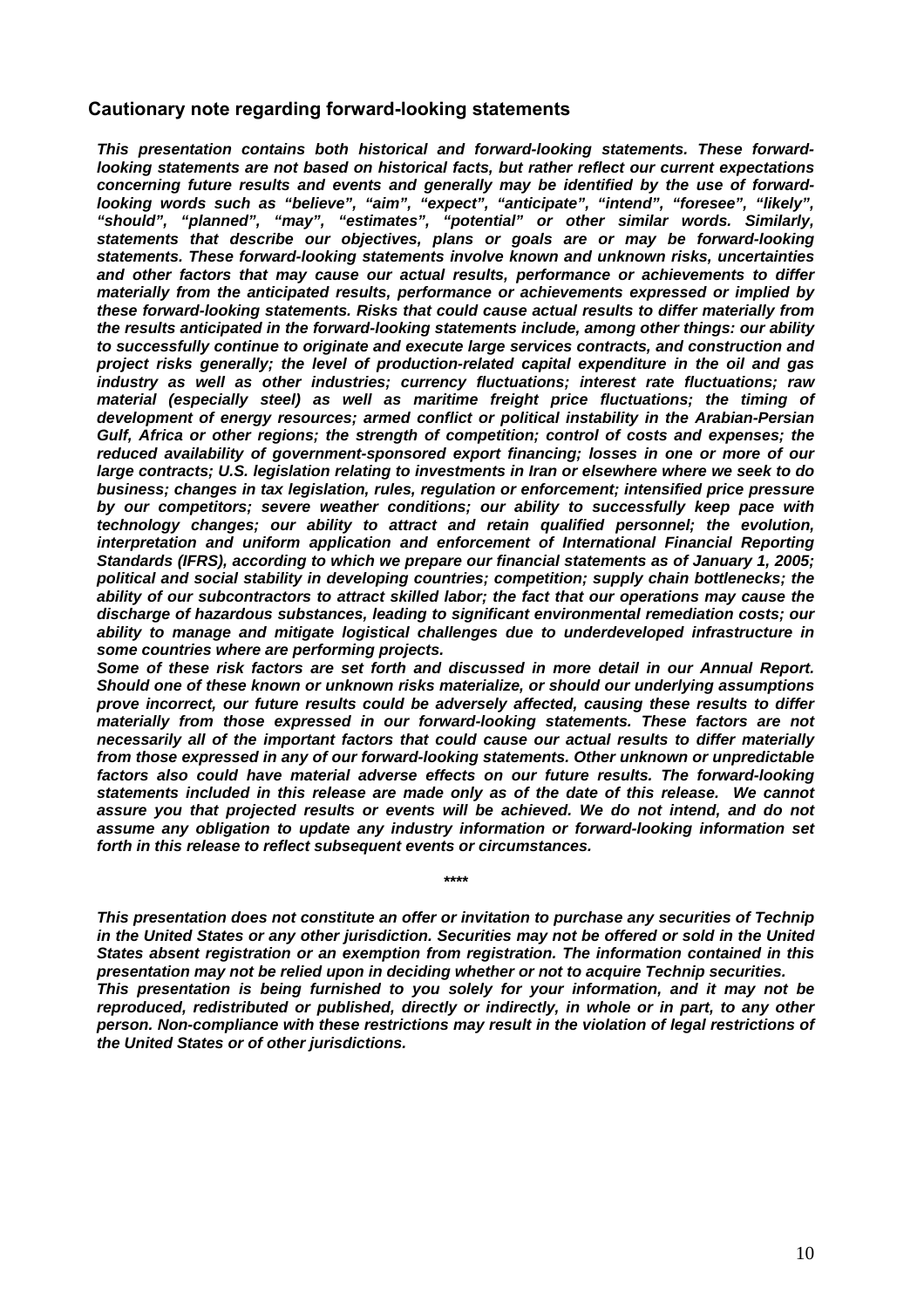Technip is a world leader in the fields of project management, engineering and construction for the oil & gas industry, offering a comprehensive portfolio of innovative solutions and technologies.

With 23,000 employees around the world, integrated capabilities and proven expertise in underwater infrastructures (Subsea), offshore facilities (Offshore) and large processing units and plants on land (Onshore), Technip is a key contributor to the development of sustainable solutions for the energy challenges of the 21st century.

Present in 46 countries, Technip has operating centers and industrial assets (manufacturing plants, spoolbases, construction yard) on five continents, and operates its own fleet of specialized vessels for pipeline installation and subsea construction.

The Technip share is listed on Euronext Paris exchange and over the counter (OTC) in the USA.



#### **OTC ADR ISIN: US8785462099**

°  $\circ$   $\circ$ 

| <b>Investor and Analyst Relations</b>               |                                                                         |
|-----------------------------------------------------|-------------------------------------------------------------------------|
| Kimberly Stewart                                    | Tel: +33 (0) 1 47 78 66 74<br>e-mail: kstewart@technip.com              |
| Antoine d'Anjou                                     | Tel: +33 (0) 1 47 78 30 18<br>e-mail: adanjou@technip.com               |
| <b>Public Relations</b>                             |                                                                         |
| Christophe Bélorgeot                                | Tel: +33 (0) 1 47 78 39 92                                              |
| Floriane Lassalle-Massip                            | Tel: +33 (0) 1 47 78 32 79                                              |
|                                                     | e-mail: press@technip.com                                               |
| Technip's website                                   | http://www.technip.com                                                  |
| Technip's IR website<br>Technip's IR mobile website | http://investors-en.technip.com<br>http://investors.mobi-en.technip.com |

**° ° °**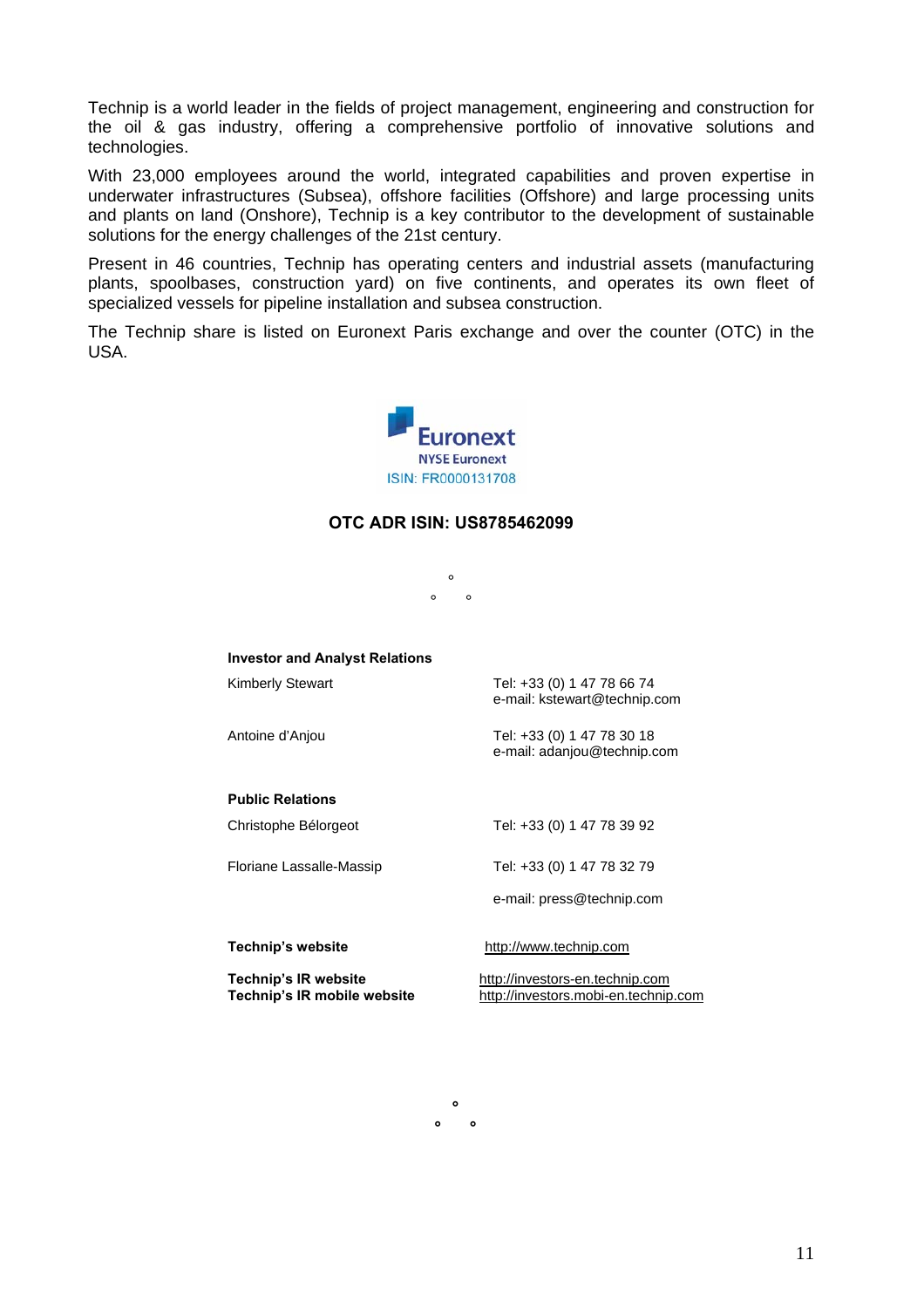## **ANNEX I (a) CONSOLIDATED STATEMENT OF INCOME IFRS, audited**

| $\epsilon$ million<br>(except EPS, and<br>number of shares) |                | <b>Fourth Quarter</b> |            | <b>Full year</b> |             |            |  |
|-------------------------------------------------------------|----------------|-----------------------|------------|------------------|-------------|------------|--|
|                                                             | 2008           | 2009                  | $% \Delta$ | 2008             | 2009        | $% \Delta$ |  |
| Revenue                                                     | 1,908.0        | 1,444.5               | $(24.3)\%$ | 7,481.4          | 6,456.0     | $(13.7)\%$ |  |
| Gross Margin                                                | 324.5          | 284.6                 | $(12.3)\%$ | 1,139.7          | 1,141.9     | 0.2%       |  |
| Research &<br>Development<br>Expenses                       | (13.9)         | (15.1)                | 8.6%       | (44.9)           | (53.5)      | 19.2%      |  |
| SG&A & Other<br><b>Operating Expenses</b>                   | (127.1)        | (115.2)               | (9.4)%     | (437.9)          | (411.7)     | (6.0)%     |  |
| <b>Operating Income</b><br>from Recurring<br>activities     | 183.5          | 154.3                 | (15.9)%    | 656.9            | 676.7       | 3.0%       |  |
| Income from Sale of<br><b>Activities</b>                    | $\blacksquare$ | (0.1)                 | nm         |                  | (2.5)       | nm         |  |
| Provision for TSKJ<br>matter                                |                | (245.0)               | nm         |                  | (245.0)     | nm         |  |
| <b>Operating Income</b>                                     | 183.5          | (90.8)                | nm         | 656.9            | 429.2       | $(34.7)\%$ |  |
| <b>Financial Income</b><br>(Charges)                        | 12.8           | (11.1)                | nm         | (11.0)           | (60.7)      | 5.5x       |  |
| Income from Equity<br><b>Affiliates</b>                     | 0.3            | 2.2                   | 7.3x       | 2.2              | 4.7         | 2.1x       |  |
| <b>Profit Before Tax</b>                                    | 196.6          | (99.7)                | nm         | 648.1            | 373.2       | $(42.4)\%$ |  |
| Income Tax                                                  | (59.0)         | (51.7)                | $(12.4)\%$ | (193.8)          | (194.7)     | 0.5%       |  |
| Tax on Sale of<br><b>Activities</b>                         |                |                       | nm         |                  |             | nm         |  |
| <b>Minority Interests</b>                                   | (3.6)          | (1.2)                 | 0.3x       | (6.3)            | (8.1)       | 1.3x       |  |
| <b>Net Income</b>                                           | 134.0          | (152.6)               | nm         | 448.0            | 170.4       | $(62.0)\%$ |  |
|                                                             |                |                       |            |                  |             |            |  |
| Number of shares<br>on a diluted basis                      | 106,028,855    | 107,991,786           |            | 105,325,760      | 107,209,020 |            |  |
| EPS $(\epsilon)$ on a Diluted<br>Basis <sup>(1)</sup>       | 1.26           | (1.41)                | nm         | 4.25             | 1.59        | $(62.6)\%$ |  |

<sup>&</sup>lt;sup>1)</sup> As per IFRS, Earnings Per Share (diluted) is calculated by dividing profit or loss attributable to the Parent Company's Shareholders by the weighted average number of outstanding shares during the period, plus the effect of dilutive stock options and performance shares calculated according to the "Share Purchase Method" (IFRS 2), less treasury shares. In conformity with this method, anti-dilutive stock options are ignored in calculating EPS. Dilutive options are taken into account if the subscription price of the stock options plus the future IFRS 2 charge (i.e. the sum of annual charge to be recorded until the end of the stock option plan) is lower than the share average market price during the period.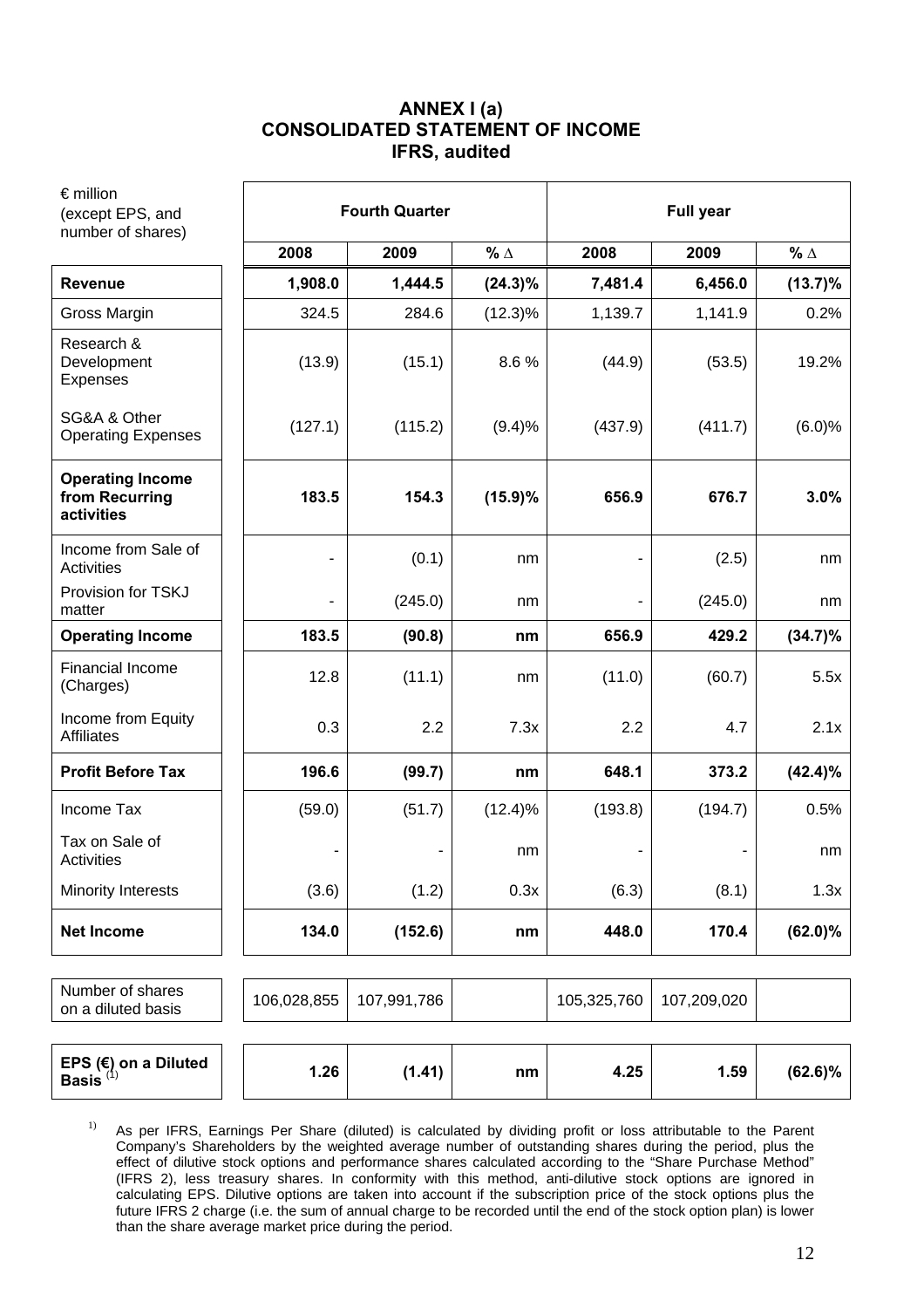## **ANNEX I (b) CONSOLIDATED BALANCE SHEET IFRS, audited**

|                                                  | Dec. 31, 2008 | Dec. 31, 2009 |
|--------------------------------------------------|---------------|---------------|
| $\epsilon$ million                               | (audited)     | (audited)     |
|                                                  |               |               |
| <b>Fixed Assets</b>                              | 3,387.7       | 3,646.0       |
| <b>Deferred Taxes</b>                            | 201.4         | 263.8         |
| <b>NON-CURRENT ASSETS</b>                        | 3,589.1       | 3,909.8       |
| <b>Construction Contracts</b>                    | 140.8         | 158.0         |
| Inventories, Trade Receivables and Others        | 1,997.3       | 1,845.9       |
| Cash & Cash Equivalents                          | 2,404.7       | 2,656.3       |
| <b>CURRENT ASSETS</b>                            | 4,542.8       | 4,660.2       |
|                                                  |               |               |
| <b>TOTAL ASSETS</b>                              | 8,131.9       | 8,570.0       |
|                                                  |               |               |
| Shareholders' Equity (Parent Company)            | 2,473.4       | 2,686.7       |
| <b>Minority Interests</b>                        | 22.3          | 30.4          |
| <b>SHAREHOLDERS' EQUITY</b>                      | 2,495.7       | 2,717.1       |
| <b>Non-Current Debts</b>                         | 734.2         | 844.5         |
| <b>Non-Current Provisions</b>                    | 104.2         | 100.4         |
| Deferred Taxes and Other Non-Current Liabilities | 142.0         | 124.9         |
| <b>NON-CURRENT LIABILITIES</b>                   | 980.4         | 1,069.8       |
|                                                  |               |               |
| <b>Current Debts</b>                             | 25.9          | 28.2          |
| <b>Current Provisions</b>                        | 182.0         | 484.1         |
| <b>Construction Contracts</b>                    | 1,253.0       | 975.6         |
| Accounts Payable & Other Advances Received       | 3,194.9       | 3,295.2       |
| <b>CURRENT LIABILITIES</b>                       | 4,655.8       | 4,783.1       |
| <b>TOTAL SHAREHOLDERS' EQUITY &amp;</b>          |               |               |
| <b>LIABILITIES</b>                               | 8,131.9       | 8,570.0       |

| Changes in Shareholders' Equity (Parent Company), audited |         |  |  |
|-----------------------------------------------------------|---------|--|--|
| Shareholders' Equity as of December 31, 2008              | 2,473.4 |  |  |
| FY 2009 Net Income                                        | 170.4   |  |  |
| Capital Increases                                         | 0.6     |  |  |
| IAS 32 and 39 Impacts                                     | 58.0    |  |  |
| Dividend Payment                                          | (127.5) |  |  |
| <b>Treasury Shares</b>                                    |         |  |  |
| <b>Translation Adjustments and Other</b>                  | 111.8   |  |  |
| Shareholders' Equity as of December 31, 2009              | 2,686.7 |  |  |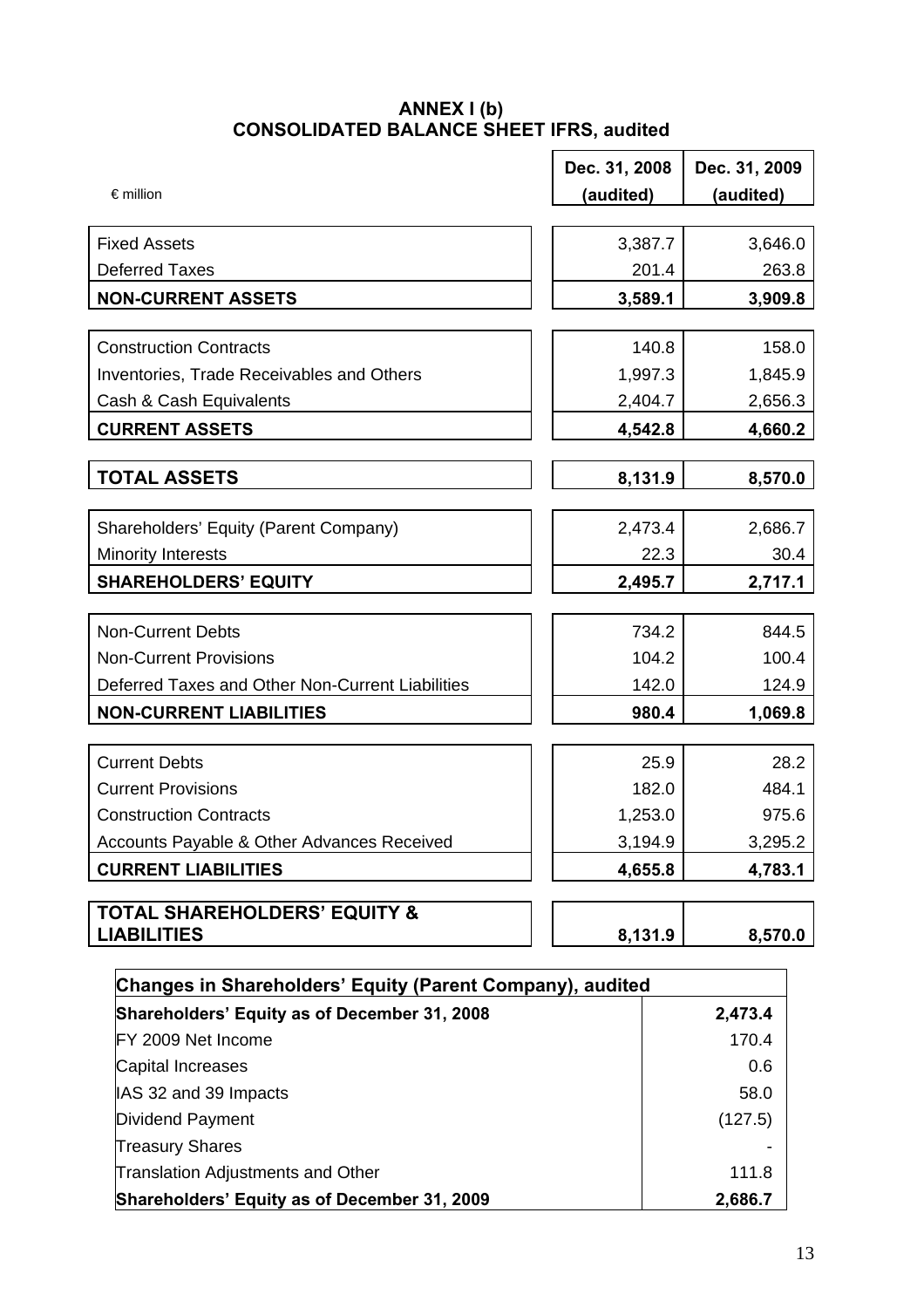### **ANNEX I (c) CONSOLIDATED STATEMENT OF CASH FLOWS IFRS, audited**

|                                                                                                                                                      | <b>Full year</b>                     |         |                                      |         |
|------------------------------------------------------------------------------------------------------------------------------------------------------|--------------------------------------|---------|--------------------------------------|---------|
| $\epsilon$ million                                                                                                                                   | 2008                                 |         | 2009                                 |         |
| Net Income                                                                                                                                           | 448.0                                |         | 170.4                                |         |
| Depreciation of fixed assets                                                                                                                         | 188.6                                |         | 224.1                                |         |
| Stock Option and Performance Share Charges                                                                                                           | 26.1                                 |         | 38.6                                 |         |
| Long-Term Provisions (including Employee Benefits)                                                                                                   | 6.0                                  |         | (7.4)                                |         |
| Deferred Income Tax                                                                                                                                  | (20.1)                               |         | (58.4)                               |         |
| Capital (Gain) Loss on Asset Sale                                                                                                                    | 29.0                                 |         | (0.8)                                |         |
| Minority Interests and Other                                                                                                                         | 4.1                                  |         | 6.1                                  |         |
| <b>Cash from Operations<sup>*</sup></b>                                                                                                              | 681.7                                |         | 372.6                                |         |
|                                                                                                                                                      |                                      |         |                                      |         |
| <b>Change in Working Capital</b>                                                                                                                     | (227.0)                              |         | 261.5                                |         |
| Net Cash Provided by (used in) Operating Activities                                                                                                  |                                      | 454.7   |                                      | 634.1   |
|                                                                                                                                                      |                                      |         |                                      |         |
| <b>Capital Expenditures</b>                                                                                                                          | (401.3)                              |         | (423.6)                              |         |
| <b>Cash Proceeds from Asset Sales</b>                                                                                                                | 5.1                                  |         | 2.9                                  |         |
| Acquisitions of Investments, net of cash acquired                                                                                                    | (0.1)                                |         | (0.3)                                |         |
| Change of scope of consolidation                                                                                                                     | (15.0)                               |         | (8.1)                                |         |
| Net Cash Provided by (used in) Investment Activities                                                                                                 |                                      | (411.3) |                                      | (429.1) |
| Increase (Decrease) in Debt                                                                                                                          | 78.5                                 |         | 84.1                                 |         |
| Capital Increase                                                                                                                                     | 71.3                                 |         | 0.6                                  |         |
| Dividend Payment                                                                                                                                     | (125.1)                              |         | (127.5)                              |         |
| <b>Treasury Shares</b>                                                                                                                               | 0.5                                  |         |                                      |         |
|                                                                                                                                                      |                                      |         |                                      |         |
| Net Cash Provided by (used in) Financing Activities                                                                                                  |                                      | 25.2    |                                      | (42.8)  |
| <b>Foreign Exchange Translation Adjustment</b>                                                                                                       |                                      | (68.5)  |                                      | 92.4    |
| Net Increase (Decrease) in Cash and Equivalents                                                                                                      |                                      | 0.1     |                                      | 254.6   |
| Bank overdraft at Period Beginning<br>Cash and Equivalents at Period Beginning<br>Bank overdraft at Period End<br>Cash and Equivalents at Period End | (1.1)<br>2,401.5<br>(4.2)<br>2,404.7 |         | (4.2)<br>2,404.7<br>(1.2)<br>2,656.3 |         |
|                                                                                                                                                      |                                      | 0.1     |                                      | 254.6   |

<span id="page-13-1"></span><span id="page-13-0"></span> \* TSKJ provision classified as current, negatively impacted cash generated from operations and positively impacted change in working capital in the fourth quarter 2009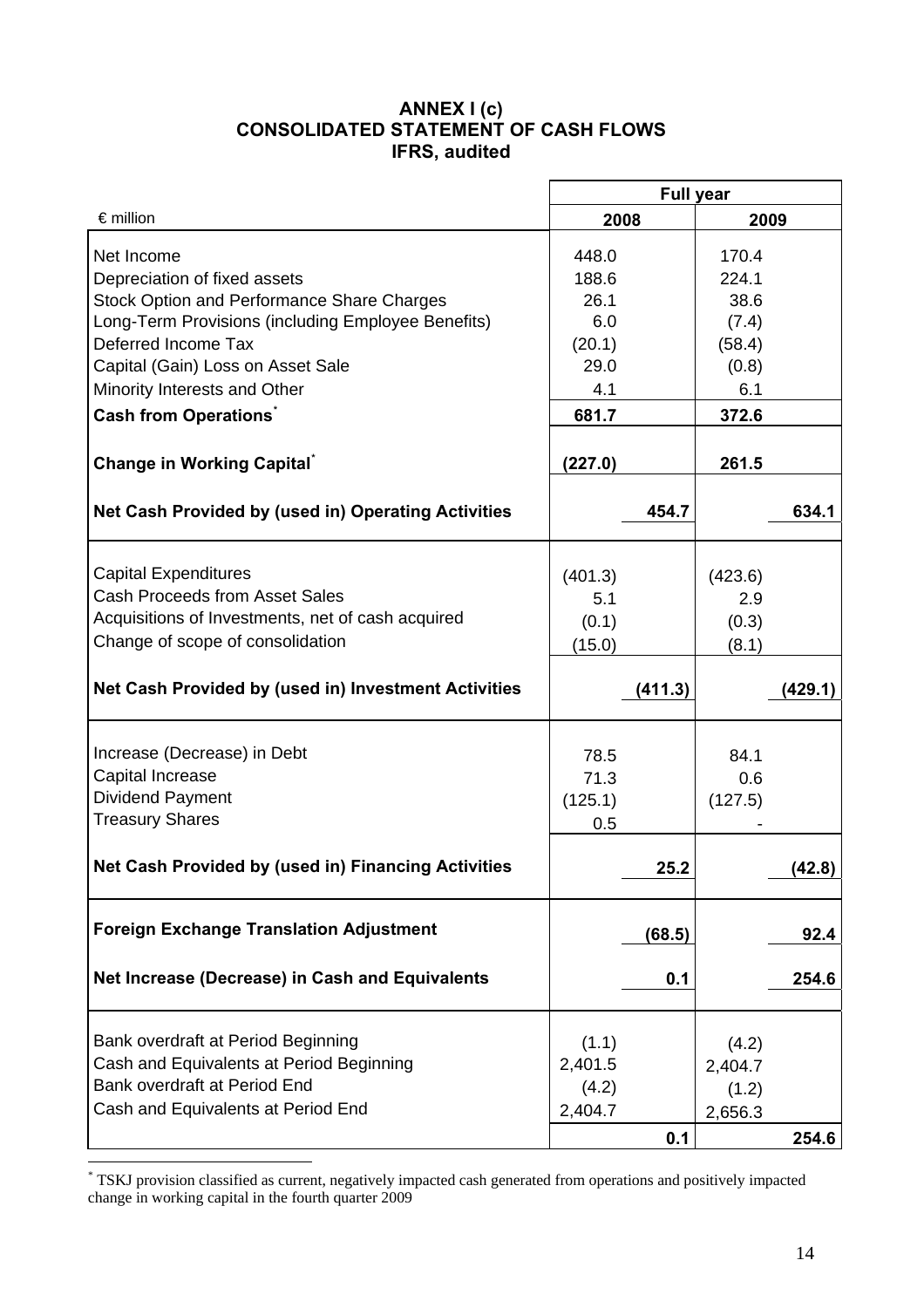## **ANNEX I (d) TREASURY AND FINANCIAL DEBT - CURRENCY RATES IFRS**

| $\epsilon$ million                            | <b>Treasury and Financial Debt</b> |               |  |  |
|-----------------------------------------------|------------------------------------|---------------|--|--|
|                                               | Dec. 31, 2008                      | Dec. 31, 2009 |  |  |
|                                               | (audited)                          | (audited)     |  |  |
| <b>Cash Equivalents</b>                       | 1,927.4                            | 2,140.6       |  |  |
| Cash                                          | 477.3                              | 515.7         |  |  |
| <b>Cash &amp; Cash Equivalents (A)</b>        | 2,404.7                            | 2,656.3       |  |  |
| <b>Current Debts</b>                          | 25.9                               | 28.2          |  |  |
| <b>Non-Current Debts</b>                      | 734.2                              | 844.5         |  |  |
| Gross Debt (B)                                | 760.1                              | 872.7         |  |  |
| <b>Net Financial Cash (Debt)</b><br>$(A - B)$ | 1,644.6                            | 1,783.6       |  |  |

## **€ versus Foreign Currency Conversion Rates**

|            | <b>Statement of Income</b> |       |              |              |                        | <b>Balance Sheet as of</b> |
|------------|----------------------------|-------|--------------|--------------|------------------------|----------------------------|
|            | 4Q 09                      | 4Q 08 | <b>FY 09</b> | <b>FY 08</b> | <b>Dec. 31</b><br>2008 | Dec. 31<br>2009            |
| <b>USD</b> | 1.48                       | 1.32  | 1.39         | 1.47         | 1.39                   | 1.44                       |
| <b>GBP</b> | 0.90                       | 0.84  | 0.89         | 0.80         | 0.95                   | 0.89                       |

## **ANNEX II (a) REVENUE BY REGION IFRS, not audited**

**\_\_\_\_\_\_\_\_\_\_\_\_\_\_\_\_\_\_\_\_\_\_\_\_\_\_\_\_\_\_\_\_\_\_\_\_\_\_\_\_\_\_\_\_\_\_\_\_\_\_\_\_\_\_\_\_\_\_\_\_\_\_\_\_\_\_\_** 

| $\epsilon$ million      | <b>Fourth Quarter</b> |         |            | <b>Full year</b> |         |            |
|-------------------------|-----------------------|---------|------------|------------------|---------|------------|
|                         | 2008                  | 2009    | $% \Delta$ | 2008             | 2009    | $% \Delta$ |
| Europe, Russia, C. Asia | 446.5                 | 368.9   | (17.4)%    | 1,682.2          | 1,726.5 | 2.6%       |
| <b>Africa</b>           | 217.2                 | 232.9   | 7.2%       | 780.8            | 942.6   | 20.7%      |
| <b>Middle East</b>      | 463.9                 | 327.3   | $(29.4)\%$ | 2,213.5          | 1,467.0 | $(33.7)\%$ |
| <b>Asia Pacific</b>     | 254.2                 | 192.0   | $(24.5)\%$ | 1,034.5          | 765.7   | $(26.0)\%$ |
| <b>Americas</b>         | 526.2                 | 323.4   | $(38.5)\%$ | 1,770.4          | 1,554.2 | $(12.2)\%$ |
| <b>TOTAL</b>            | 1,908.0               | 1,444.5 | $(24.3)\%$ | 7,481.4          | 6,456.0 | $(13.7)\%$ |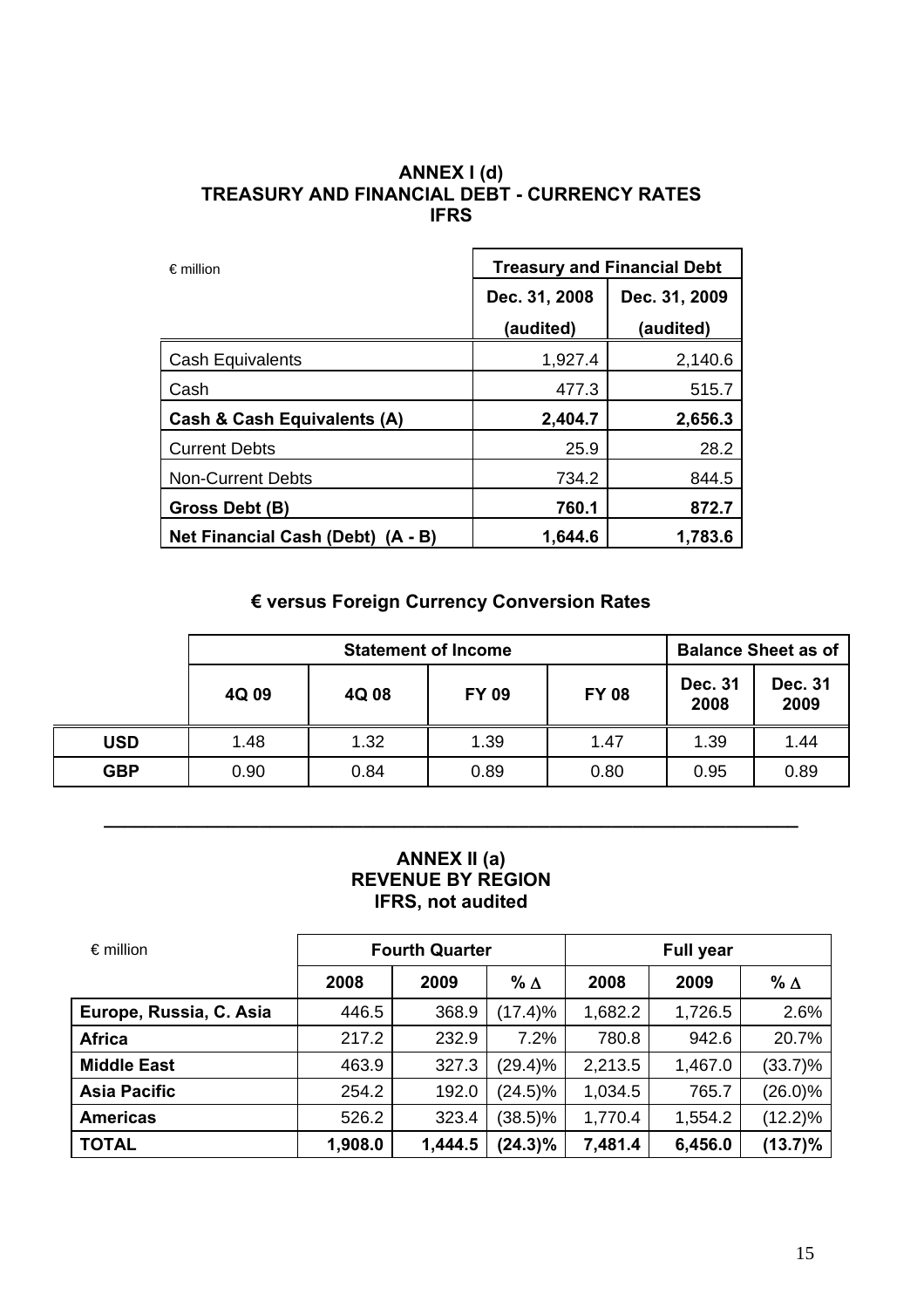### **ANNEX II (b) ADDITIONAL INFORMATION BY BUSINESS SEGMENT IFRS, not audited**

| $\epsilon$ million                                   | 4Q 08  | 4Q 09  | $% \triangle$ | <b>FY 2008</b> | FY 2009 | $% \Delta$ |
|------------------------------------------------------|--------|--------|---------------|----------------|---------|------------|
| <b>SUBSEA</b>                                        |        |        |               |                |         |            |
| Revenue                                              | 747.5  | 656.4  | $(12.2)\%$    | 2,689.0        | 2,866.1 | 6.6%       |
| Gross Margin                                         | 198.5  | 170.3  | $(14.2)\%$    | 711.3          | 715.6   | 0.6%       |
| Operating Income from<br><b>Recurring Activities</b> | 145.2  | 119.1  | $(18.0)\%$    | 523.2          | 532.6   | 1.8%       |
| Depreciation and Amortization                        | (37.0) | (45.4) | 22.7%         | (151.4)        | (190.1) | 25.6%      |
| EBITDA <sup>(1)</sup>                                | 182.2  | 164.5  | (9.7)%        | 674.6          | 722.7   | 7.1%       |
| <b>OFFSHORE</b>                                      |        |        |               |                |         |            |
| Revenue                                              | 193.8  | 134.7  | $(30.5)\%$    | 695.2          | 565.0   | $(18.7)\%$ |
| Gross Margin                                         | 31.3   | 21.2   | $(32.3)\%$    | 100.8          | 96.8    | $(4.0)\%$  |
| Operating Income from<br><b>Recurring Activities</b> | 11.5   | 5.5    | $(52.2)\%$    | 38.6           | 39.3    | 1.8%       |
| Depreciation and Amortization                        | (1.6)  | (12.3) | 7.7x          | (8.2)          | (19.3)  | 2.4x       |
| <b>ONSHORE</b>                                       |        |        |               |                |         |            |
| Revenue                                              | 966.7  | 653.4  | $(32.4)\%$    | 4,097.2        | 3,024.9 | $(26.2)\%$ |
| Gross Margin                                         | 93.7   | 93.0   | (0.7)%        | 326.6          | 329.6   | 0.9%       |
| Operating Income from<br><b>Recurring Activities</b> | 45.1   | 46.5   | 3.1%          | 153.7          | 151.7   | $(1.3)\%$  |
| Depreciation and Amortization                        | (3.4)  | (3.0)  | $(11.8)\%$    | (16.1)         | (14.3)  | $(11.2)\%$ |
| <b>CORPORATE</b>                                     |        |        |               |                |         |            |
| Operating Income from<br><b>Recurring Activities</b> | (18.3) | (16.8) | (8.2)%        | (58.6)         | (46.9)  | $(20.0)\%$ |
| Depreciation and Amortization                        | (8.9)  | 0.5    | nm            | (12.9)         | (0.4)   | nm         |

(1) Calculated as Operating Income from recurring activities before depreciation and amortization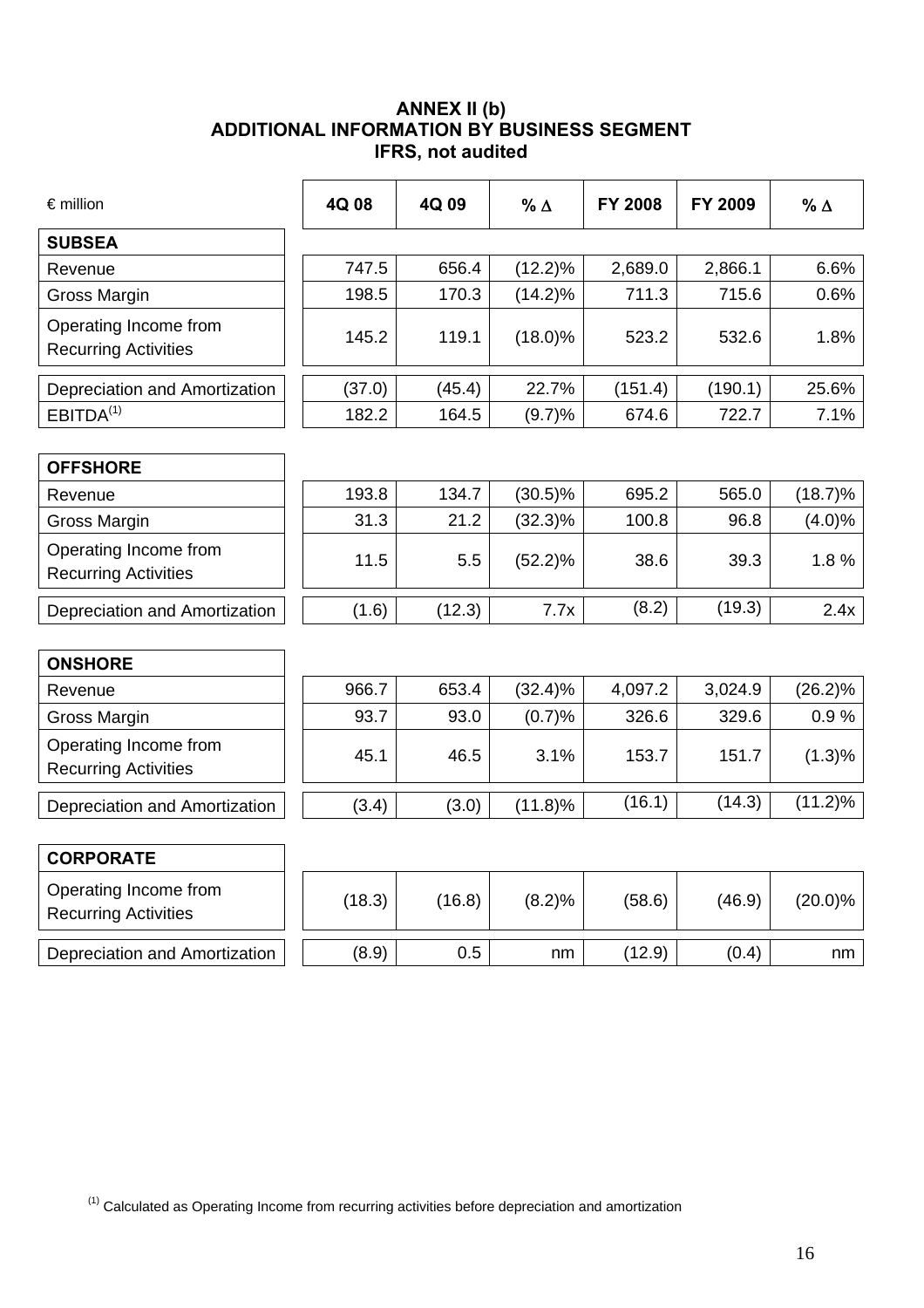#### **ANNEX II (c) ORDER INTAKE & BACKLOG Not audited**

|                    | <b>Order Intake by Business Segment</b> |         |            |  |  |
|--------------------|-----------------------------------------|---------|------------|--|--|
|                    | <b>Fourth Quarter</b>                   |         |            |  |  |
| $\epsilon$ million | 2008                                    | 2009    | $% \Delta$ |  |  |
| Subsea             | 630.7                                   | 879.3   | 39.4%      |  |  |
| Offshore           | 198.7                                   | 123.3   | (37.9)%    |  |  |
| Onshore            | 373.7                                   | 931.4   | 2.5x       |  |  |
| <b>TOTAL</b>       | 1,203.1                                 | 1,934.0 | 60.8%      |  |  |

|                    | <b>Backlog by Business Segment</b> |                        |  |  |
|--------------------|------------------------------------|------------------------|--|--|
| $\epsilon$ million | As of<br>Dec. 31, 2008             | As of<br>Dec. 31, 2009 |  |  |
| Subsea             | 3,495.9                            | 3,053.0                |  |  |
| Offshore           | 461.1                              | 467.9                  |  |  |
| Onshore            | 3,251.4                            | 4,497.4                |  |  |
| <b>TOTAL</b>       | 7,208.4                            | 8,018.3                |  |  |

|                         | <b>Backlog by Region</b> |                        |  |  |
|-------------------------|--------------------------|------------------------|--|--|
| $\epsilon$ million      | As of<br>Dec. 31, 2008   | As of<br>Dec. 31, 2009 |  |  |
| Europe, Russia, C. Asia | 1,690.1                  | 1,440.2                |  |  |
| Africa                  | 1,737.7                  | 1,505.6                |  |  |
| Middle East             | 1,501.0                  | 3,062.7                |  |  |
| Asia Pacific            | 658.5                    | 643.3                  |  |  |
| Americas                | 1,621.1                  | 1,366.5                |  |  |
| TOTAL                   | 7,208.4                  | 8,018.3                |  |  |

|                     | <b>Dec.31 Backlog Estimated Scheduling</b> |                 |                |              |  |
|---------------------|--------------------------------------------|-----------------|----------------|--------------|--|
| $\epsilon$ million  | <b>SUBSEA</b>                              | <b>OFFSHORE</b> | <b>ONSHORE</b> | <b>GROUP</b> |  |
| <b>For 2010</b>     | 2,156.6                                    | 341.7           | 2,002.4        | 4,500.7      |  |
| For 2011            | 725.9                                      | 126.2           | 1,681.5        | 2,533.6      |  |
| For 2012 and beyond | 170.5                                      | ٠               | 813.5          | 984.0        |  |
| <b>TOTAL</b>        | 3,053.0                                    | 467.9           | 4,497.4        | 8,018.3      |  |

 $\mathbf{r}$ 

 $\overline{\phantom{0}}$